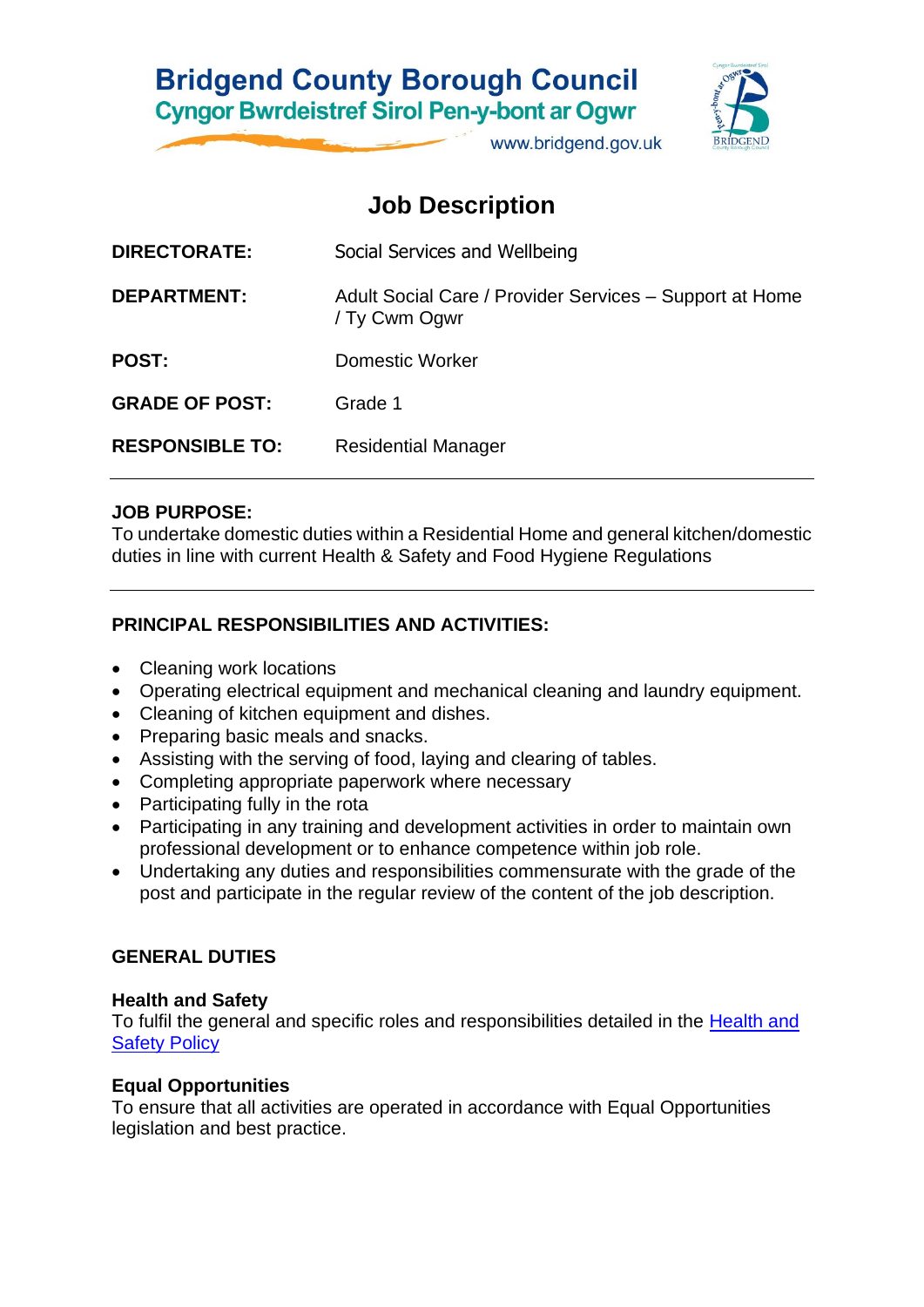# **Bridgend County Borough Council Cyngor Bwrdeistref Sirol Pen-y-bont ar Ogwr**



www.bridgend.gov.uk

## **Safeguarding**

Protecting children, young people or adults at risk is a core responsibility of all employees. Any concerns should be reported to the Adult Safeguarding Team or Children's IAA Service within MASH.

## **Review and Right to Vary**

This Job Description is as currently applies and will be reviewed regularly. You may be required to undertake other tasks that can be reasonably assigned to you, including development activities, which are within your capability and grade.

## **Criminal Records Check**

This post requires a criminal records check through the Disclosure & Barring Service (DBS)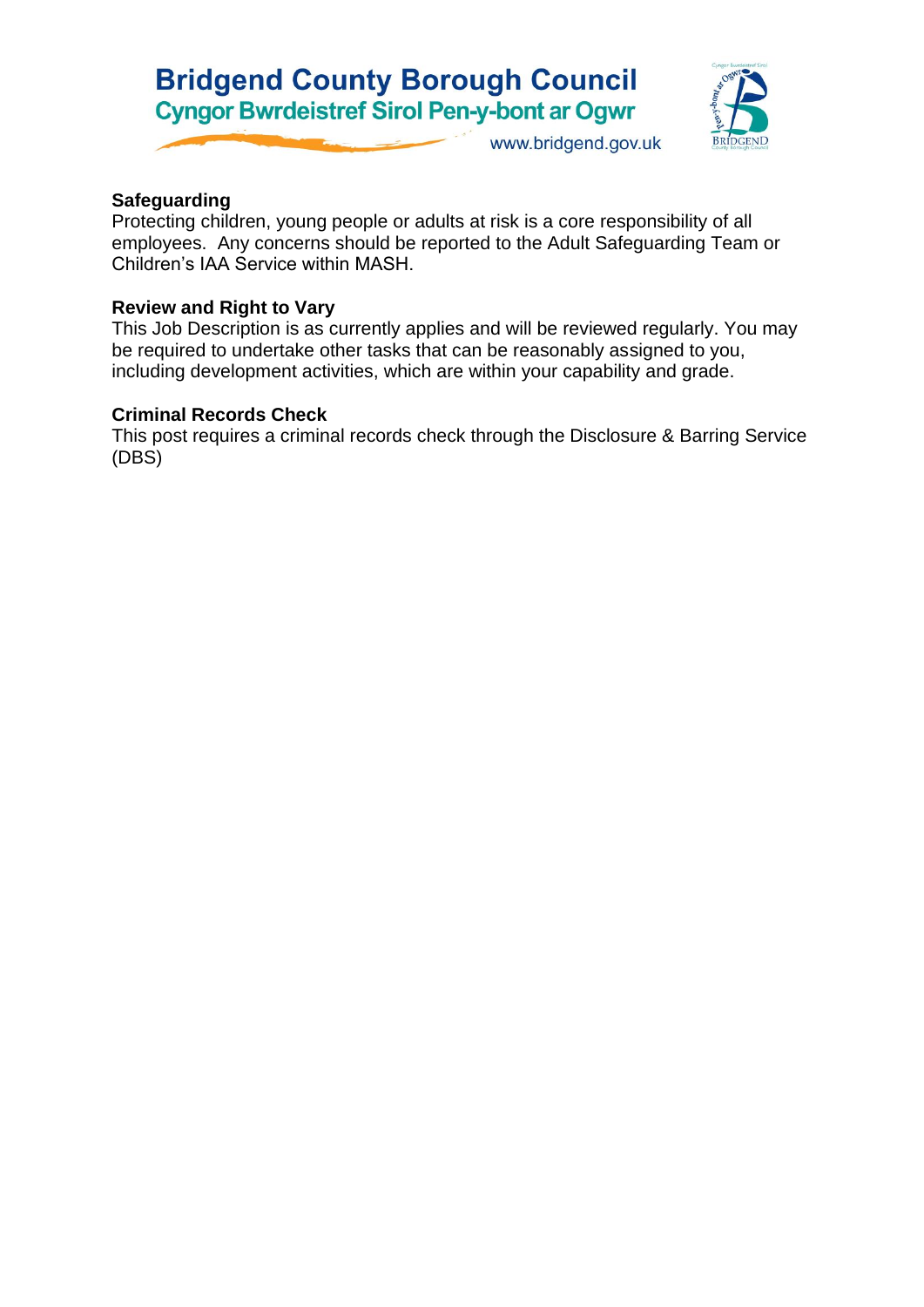



www.bridgend.gov.uk

## **Person Specification**

**Domestic Worker**

The following attributes represent the range of skills, abilities and experiences etc. relevant to this position. Applicants are expected to meet the attributes that have been identified as essential

| <b>Attributes</b>                                                   | <b>Requirements</b>                                                                                                                                                                                                                                                                                             | <b>Essential</b> | <b>Method of</b><br><b>Evaluation/ Testing</b>                                   |
|---------------------------------------------------------------------|-----------------------------------------------------------------------------------------------------------------------------------------------------------------------------------------------------------------------------------------------------------------------------------------------------------------|------------------|----------------------------------------------------------------------------------|
| <b>Qualifications,</b><br><b>Education &amp;</b><br><b>Training</b> | A good standard of education<br>$\bullet$<br>or an ability to demonstrate<br>competence through<br>experience.<br><b>Basic Food Hygiene</b><br>Certificate                                                                                                                                                      |                  | Production of original<br>Qualification<br>Certificates and<br>application form. |
| Knowledge &<br><b>Experience</b>                                    | Experience of domestic duties<br>$\bullet$<br>Experience of working with<br>older people and awareness<br>of the importance of<br>maintaining client's rights:<br>choice, dignity, confidentiality<br>Experience of working in small<br>and large teams<br>Knowledge of Health and<br><b>Safety Regulations</b> | Yes              | Interview, application<br>form and selection<br>process.                         |
| <b>Skills &amp;</b><br><b>Personal</b><br><b>Qualities</b>          | Ability to relate with client<br>$\bullet$<br>group<br>Ability to communicate clearly<br>and effectively both verbally<br>and in writing<br>Ability to demonstrate good<br>organisational skills                                                                                                                | Yes              | Interview, application<br>form, and selection<br>process.                        |